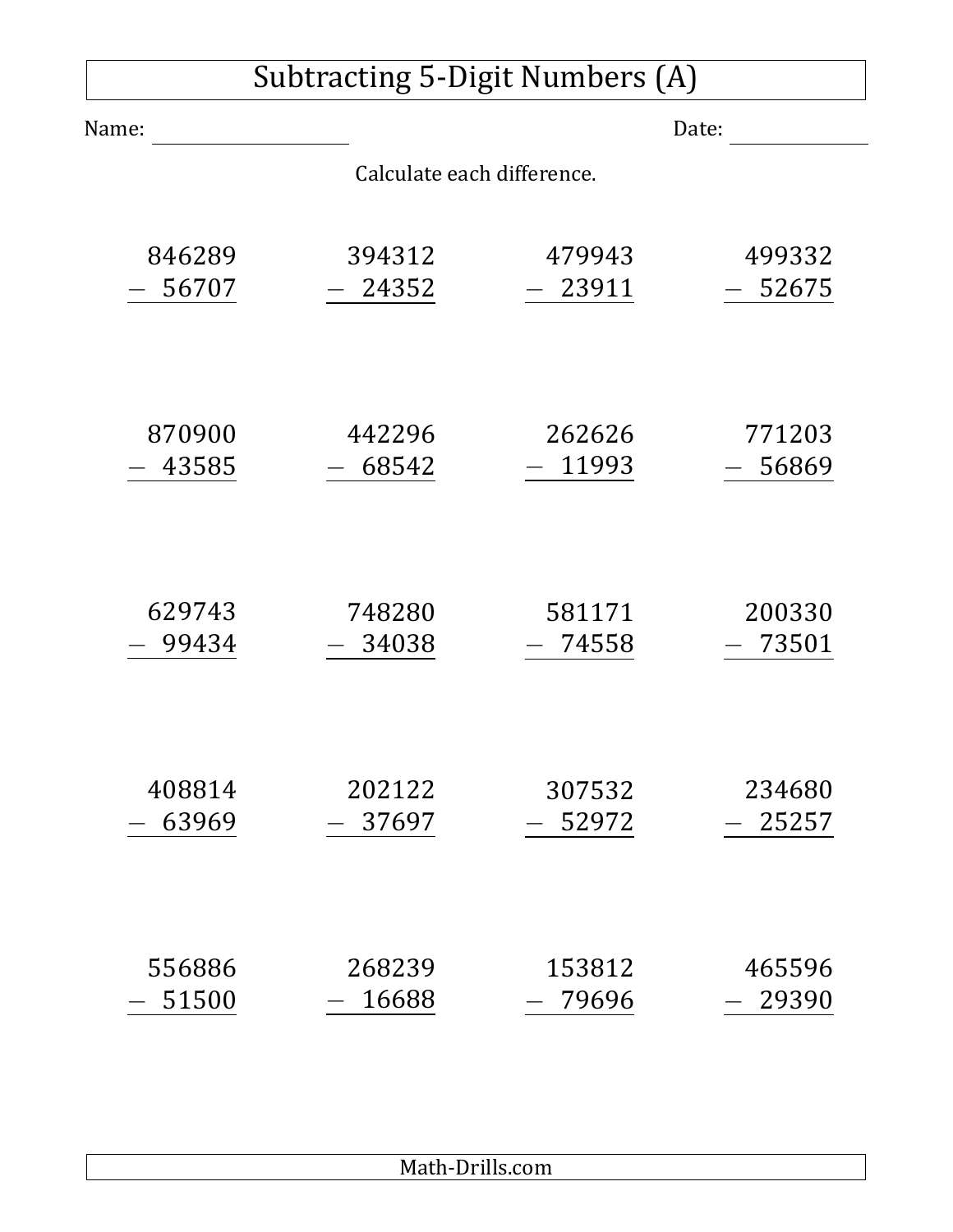| <b>Subtracting 5-Digit Numbers (A) Answers</b> |                            |                           |                           |  |
|------------------------------------------------|----------------------------|---------------------------|---------------------------|--|
| Name:                                          |                            |                           | Date:                     |  |
|                                                | Calculate each difference. |                           |                           |  |
| 846289<br>56707                                | 394312<br>24352            | 479943<br>23911           | 499332<br>52675           |  |
| 789582                                         | 369960                     | 456032                    | 446657                    |  |
| 870900<br>43585                                | 442296<br>68542            | 262626<br>11993           | 771203<br>56869           |  |
| 827315                                         | 373754                     | 250633                    | 714334                    |  |
| 629743<br>99434                                | 748280<br>34038            | 581171<br>74558           | 200330<br>73501           |  |
| 530309                                         | 714242                     | 506613                    | 126829                    |  |
| 408814<br>63969<br>344845                      | 202122<br>37697<br>164425  | 307532<br>52972<br>254560 | 234680<br>25257<br>209423 |  |
| 556886<br>51500<br>505386                      | 268239<br>16688<br>251551  | 153812<br>79696<br>74116  | 465596<br>29390<br>436206 |  |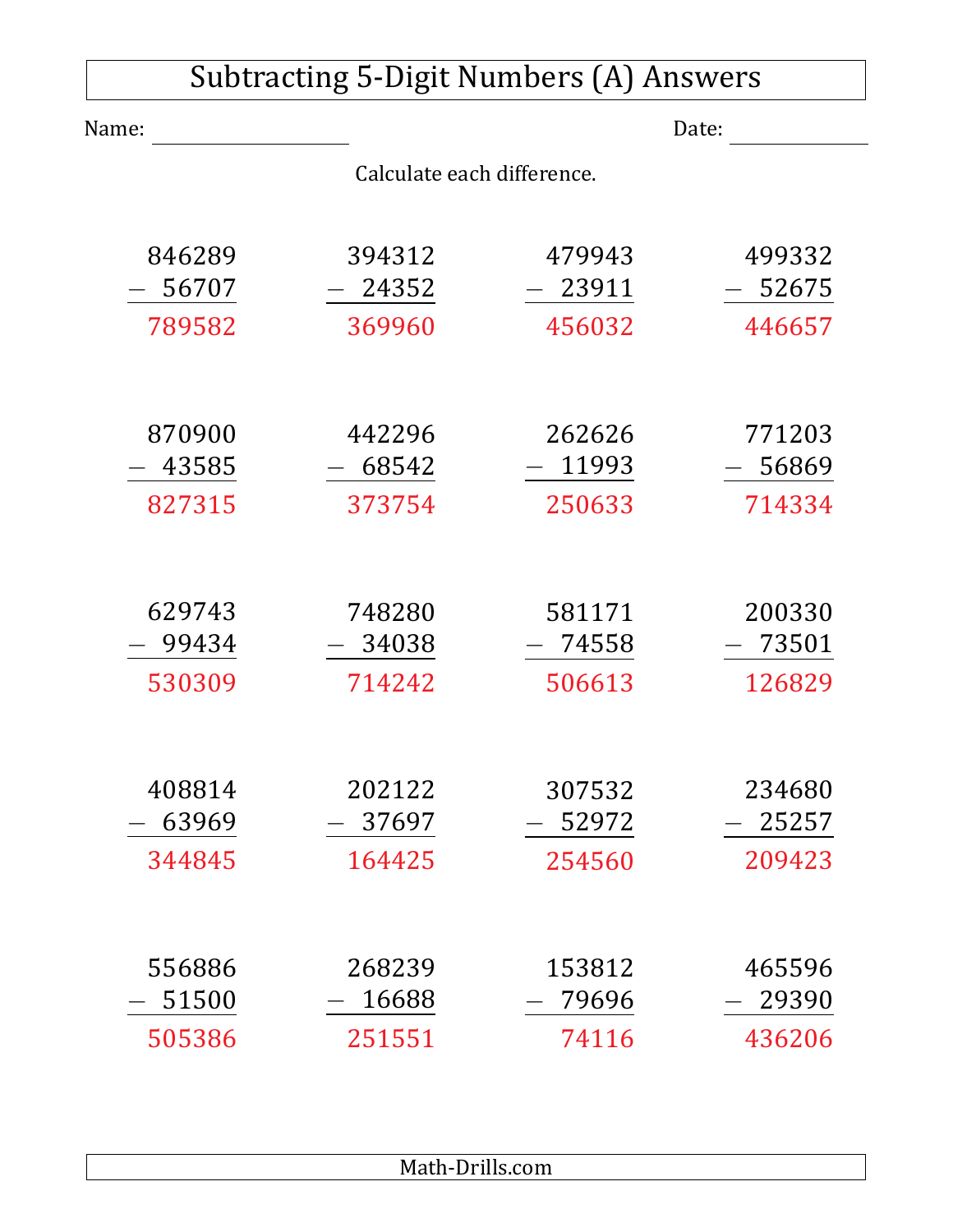| Subtracting 5-Digit Numbers (B) |                            |        |        |
|---------------------------------|----------------------------|--------|--------|
| Name:                           |                            |        | Date:  |
|                                 | Calculate each difference. |        |        |
| 784379                          | 274068                     | 910106 | 510509 |
| 77593                           | 62336                      | 36013  | 93023  |
| 482170                          | 281068                     | 156984 | 518367 |
| 79979                           | 29524                      | 28596  | 73101  |
| 389029                          | 297639                     | 273902 | 910084 |
| 81350                           | 71915                      | 17497  | 33219  |
| 503558                          | 305295                     | 534612 | 745974 |
| 68244                           | 79814                      | 61151  | 11686  |
| 209755                          | 115306                     | 707943 | 459681 |
| 89706                           | 22987                      | 30226  | 59091  |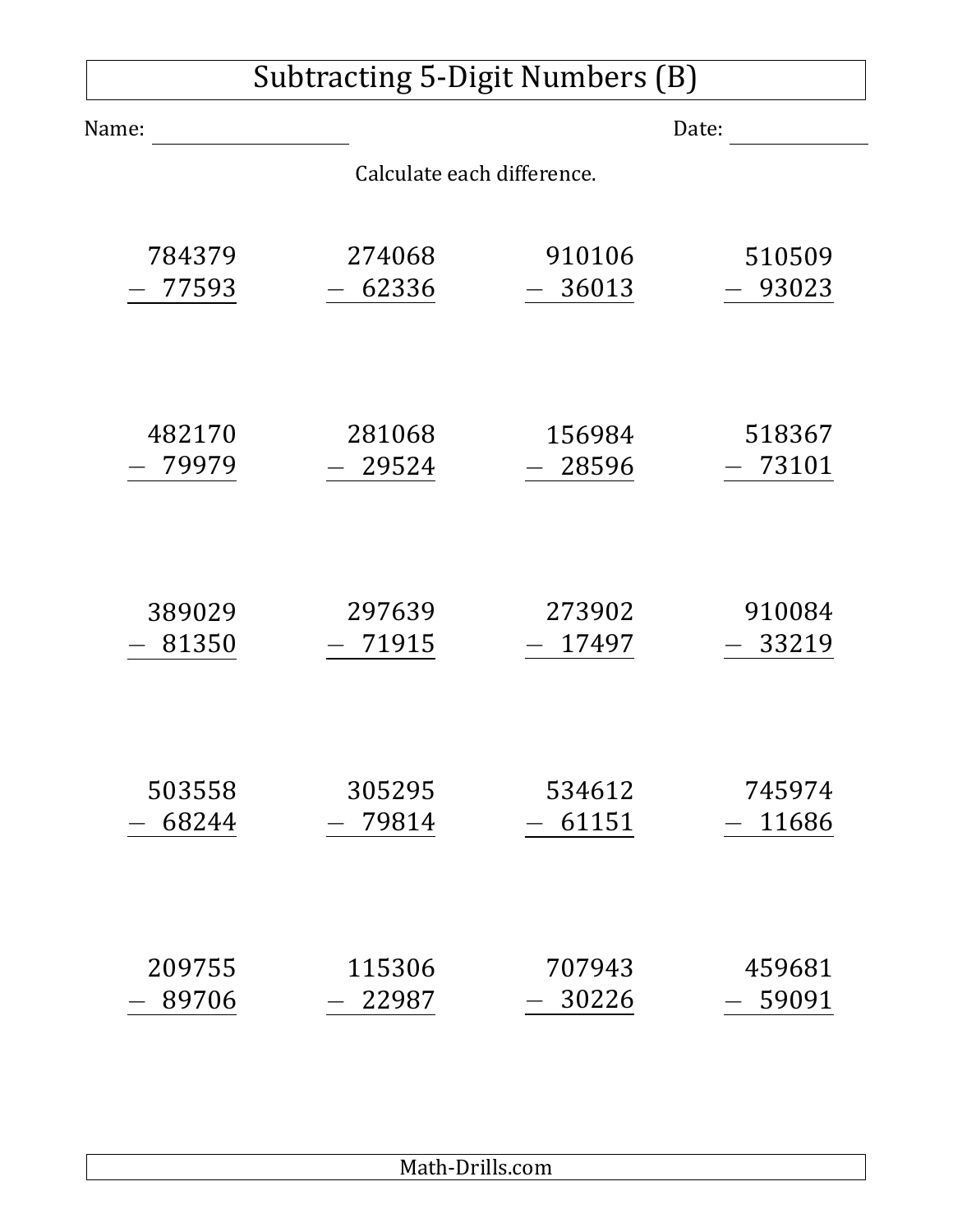| <b>Subtracting 5-Digit Numbers (B) Answers</b> |                            |         |        |  |
|------------------------------------------------|----------------------------|---------|--------|--|
| Name:                                          |                            |         | Date:  |  |
|                                                | Calculate each difference. |         |        |  |
|                                                |                            |         |        |  |
| 784379                                         | 274068                     | 910106  | 510509 |  |
| 77593                                          | 62336                      | 36013   | 93023  |  |
| 706786                                         | 211732                     | 874093  | 417486 |  |
|                                                |                            |         |        |  |
| 482170                                         | 281068                     | 156984  | 518367 |  |
| 79979                                          | 29524                      | 28596   | 73101  |  |
| 402191                                         | 251544                     | 128388  | 445266 |  |
|                                                |                            |         |        |  |
| 389029                                         | 297639                     | 273902  | 910084 |  |
| 81350                                          | 71915                      | - 17497 | 33219  |  |
| 307679                                         | 225724                     | 256405  | 876865 |  |
|                                                |                            |         |        |  |
| 503558                                         | 305295                     | 534612  | 745974 |  |
| 68244                                          | 79814                      | 61151   | 11686  |  |
| 435314                                         | 225481                     | 473461  | 734288 |  |
|                                                |                            |         |        |  |
| 209755                                         | 115306                     | 707943  | 459681 |  |
| 89706                                          | 22987                      | 30226   | 59091  |  |
| 120049                                         | 92319                      | 677717  | 400590 |  |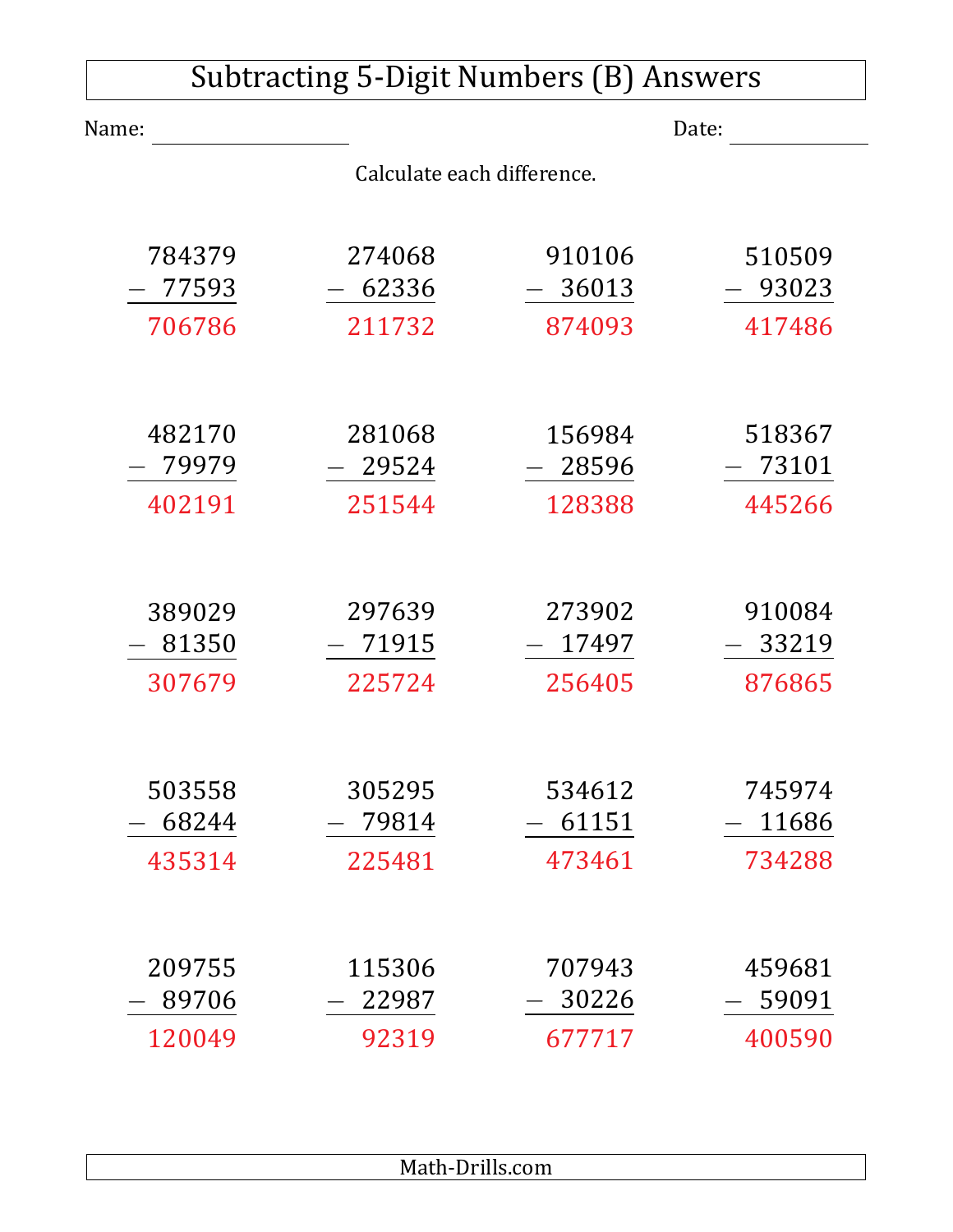|        | Subtracting 5-Digit Numbers (C) |                 |                 |
|--------|---------------------------------|-----------------|-----------------|
| Name:  |                                 |                 | Date:           |
|        | Calculate each difference.      |                 |                 |
|        |                                 |                 |                 |
| 837004 | 750016                          | 804582          | 791419          |
| 50507  | 63247                           | 30209           | 30878           |
|        |                                 |                 |                 |
|        |                                 |                 |                 |
| 130818 | 100790                          | 530522          | 835487          |
| 12535  | 92915                           | 92515           | 78933           |
|        |                                 |                 |                 |
|        |                                 |                 |                 |
| 322635 | 504296                          | 988690          | 797982          |
| 64462  | 62081                           | 55281           | 69522           |
|        |                                 |                 |                 |
|        |                                 |                 |                 |
| 886988 | 633571                          | 172559          | 378439          |
| 37382  | 49757                           | 19692           | 70718           |
|        |                                 |                 |                 |
|        |                                 |                 |                 |
| 953720 |                                 |                 |                 |
| 22227  | 583606<br>92175                 | 448518<br>89763 | 915534<br>91258 |
|        |                                 |                 |                 |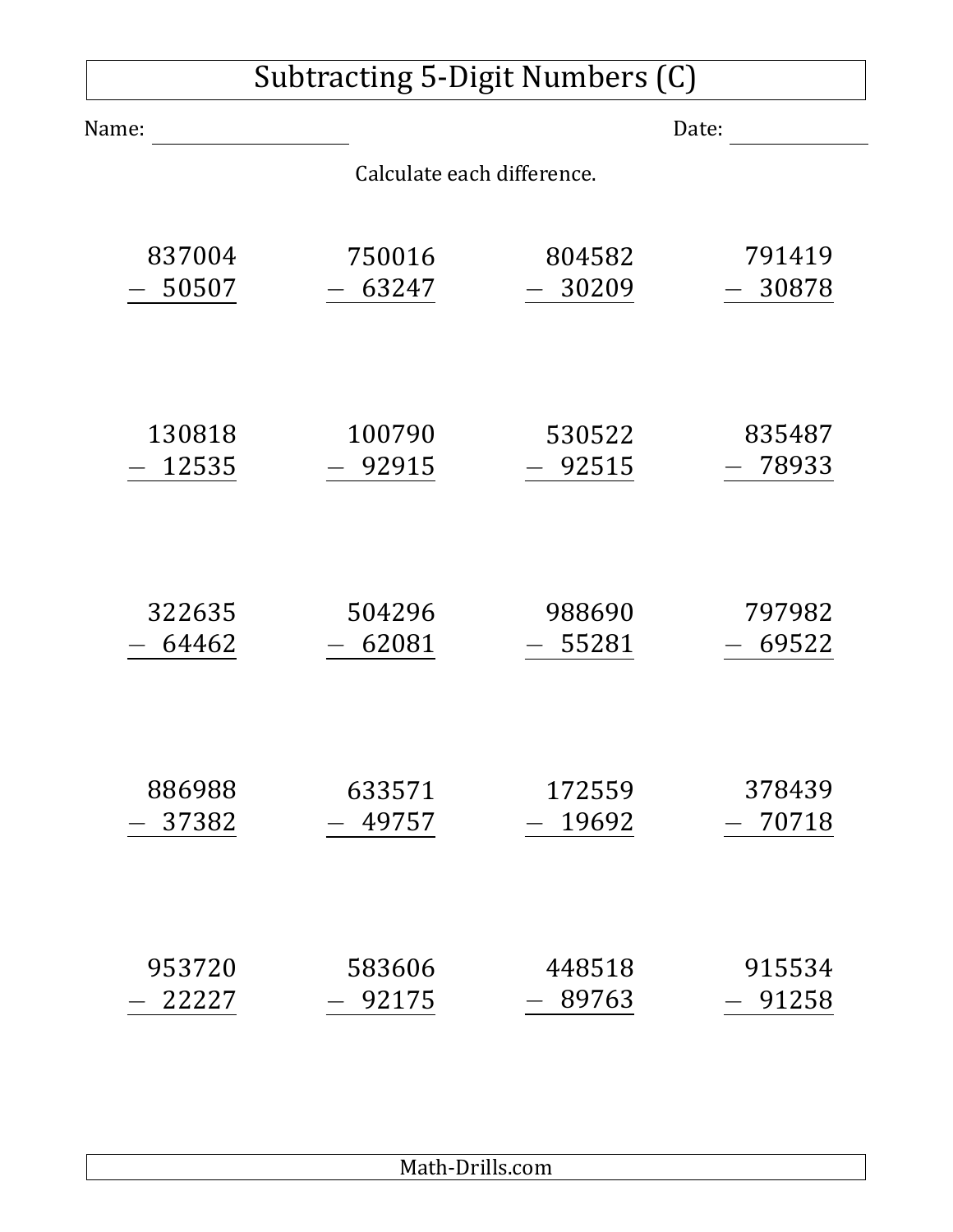| Subtracting 5-Digit Numbers (C) Answers |                            |        |        |  |
|-----------------------------------------|----------------------------|--------|--------|--|
| Name:                                   |                            |        | Date:  |  |
|                                         | Calculate each difference. |        |        |  |
| 837004                                  | 750016                     | 804582 | 791419 |  |
| 50507                                   | 63247                      | 30209  | 30878  |  |
| 786497                                  | 686769                     | 774373 | 760541 |  |
| 130818                                  | 100790                     | 530522 | 835487 |  |
| 12535                                   | 92915                      | 92515  | 78933  |  |
| 118283                                  | 7875                       | 438007 | 756554 |  |
| 322635                                  | 504296                     | 988690 | 797982 |  |
| 64462                                   | 62081                      | 55281  | 69522  |  |
| 258173                                  | 442215                     | 933409 | 728460 |  |
| 886988                                  | 633571                     | 172559 | 378439 |  |
| 37382                                   | 49757                      | 19692  | 70718  |  |
| 849606                                  | 583814                     | 152867 | 307721 |  |
| 953720                                  | 583606                     | 448518 | 915534 |  |
| 22227                                   | 92175                      | 89763  | 91258  |  |
| 931493                                  | 491431                     | 358755 | 824276 |  |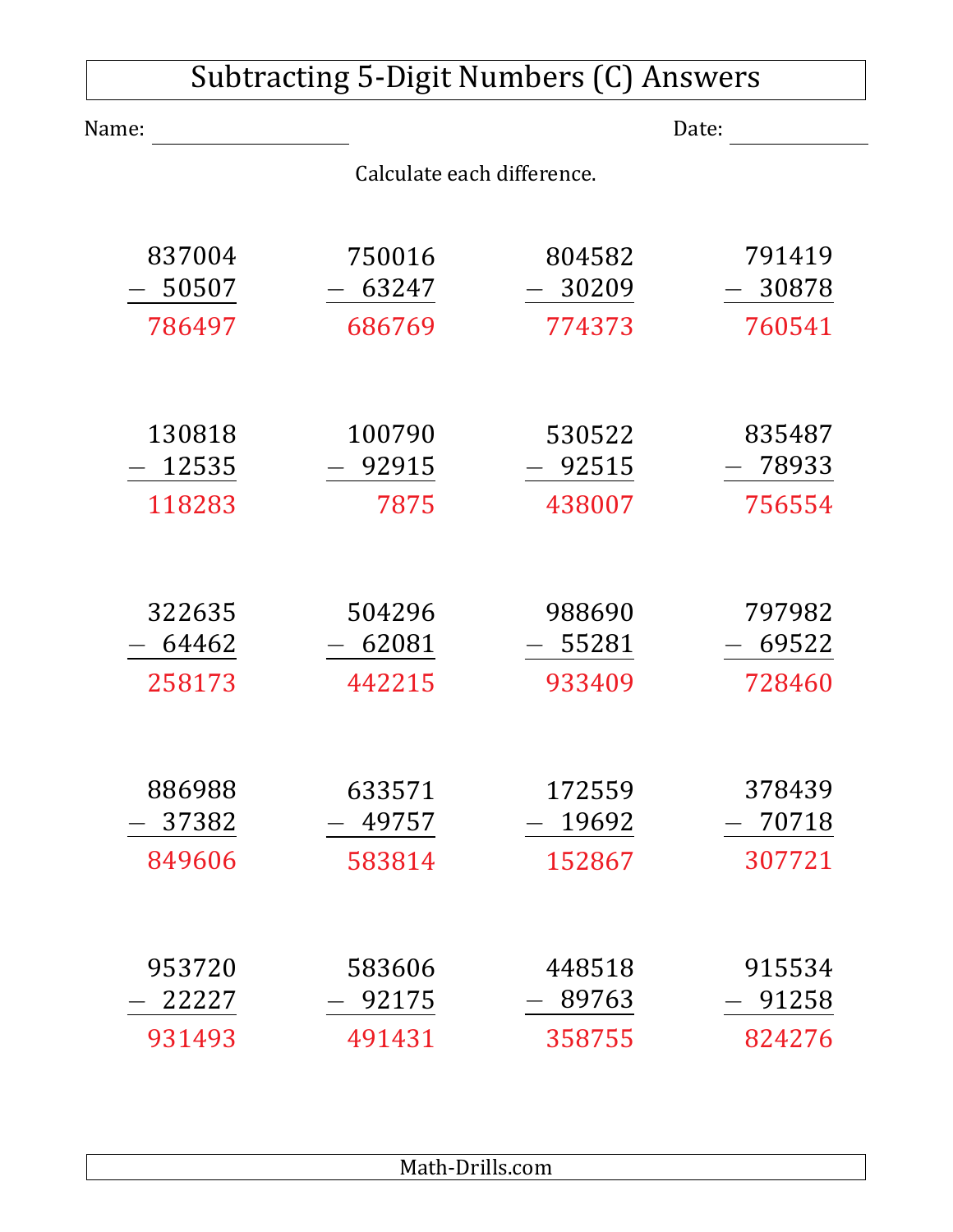| <b>Subtracting 5-Digit Numbers (D)</b> |                            |        |        |
|----------------------------------------|----------------------------|--------|--------|
| Name:                                  |                            |        | Date:  |
|                                        | Calculate each difference. |        |        |
| 864712                                 | 396682                     | 662548 | 728783 |
| 47579                                  | 88822                      | 80314  | 86435  |
| 216452                                 | 557873                     | 743035 | 558908 |
| 35149                                  | 99027                      | 20366  | 78039  |
| 915443                                 | 846451                     | 334356 | 988265 |
| 50181                                  | 30123                      | 41255  | 84336  |
| 979816                                 | 958568                     | 650786 | 520371 |
| 65332                                  | 39738                      | 58498  | 12007  |
| 923065                                 | 117025                     | 555210 | 668842 |
| 96934                                  | 64113                      | 54383  | 34843  |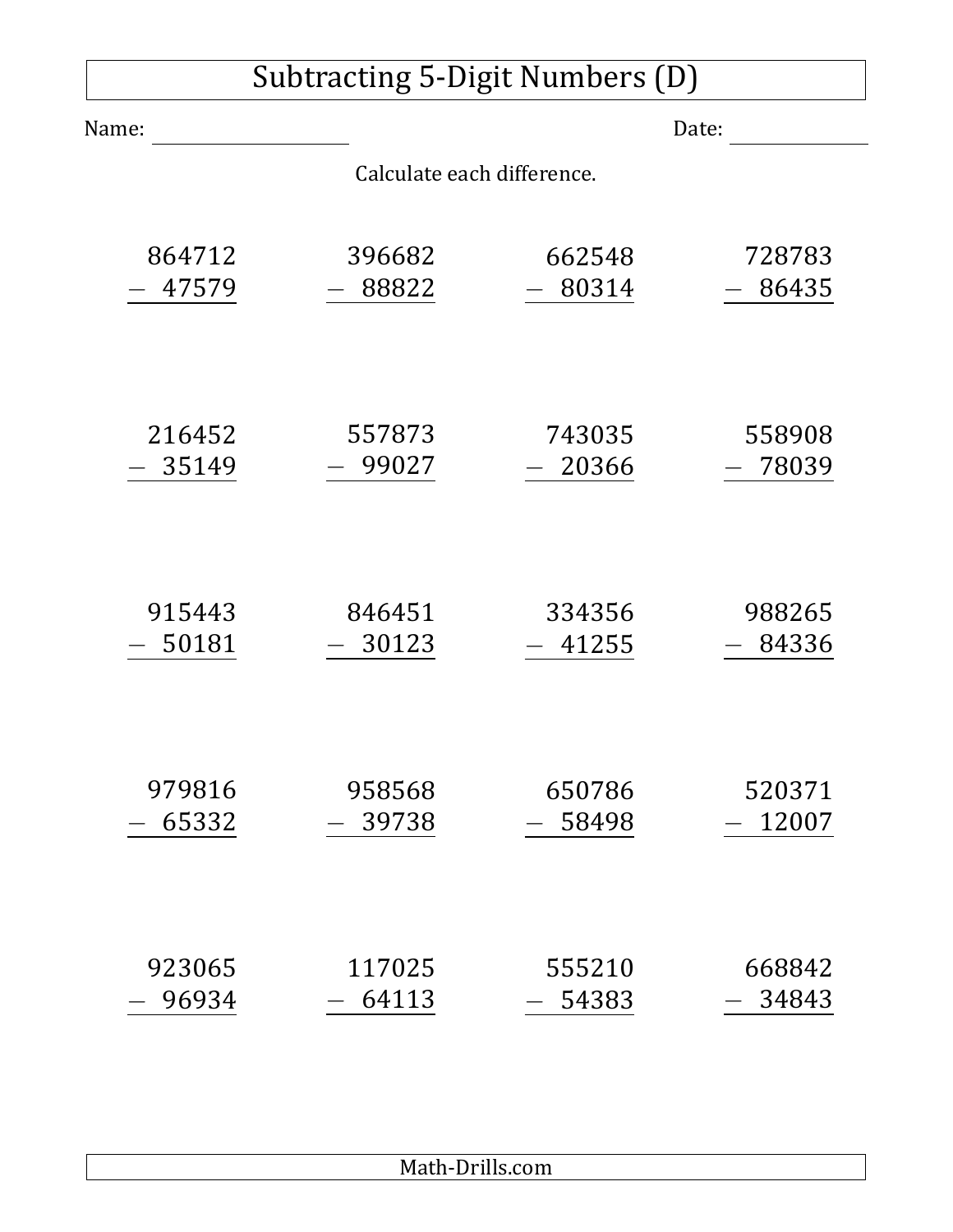| Subtracting 5-Digit Numbers (D) Answers |                            |        |        |  |
|-----------------------------------------|----------------------------|--------|--------|--|
| Name:                                   |                            |        | Date:  |  |
|                                         | Calculate each difference. |        |        |  |
|                                         |                            |        |        |  |
| 864712                                  | 396682                     | 662548 | 728783 |  |
| 47579                                   | 88822                      | 80314  | 86435  |  |
| 817133                                  | 307860                     | 582234 | 642348 |  |
|                                         |                            |        |        |  |
| 216452                                  | 557873                     | 743035 | 558908 |  |
| 35149                                   | 99027                      | 20366  | 78039  |  |
| 181303                                  | 458846                     | 722669 | 480869 |  |
|                                         |                            |        |        |  |
| 915443                                  | 846451                     | 334356 | 988265 |  |
| 50181                                   | 30123                      | 41255  | 84336  |  |
| 865262                                  | 816328                     | 293101 | 903929 |  |
|                                         |                            |        |        |  |
| 979816                                  | 958568                     | 650786 | 520371 |  |
| 65332                                   | 39738                      | 58498  | 12007  |  |
| 914484                                  | 918830                     | 592288 | 508364 |  |
|                                         |                            |        |        |  |
| 923065                                  | 117025                     | 555210 | 668842 |  |
| 96934                                   | 64113                      | 54383  | 34843  |  |
| 826131                                  | 52912                      | 500827 | 633999 |  |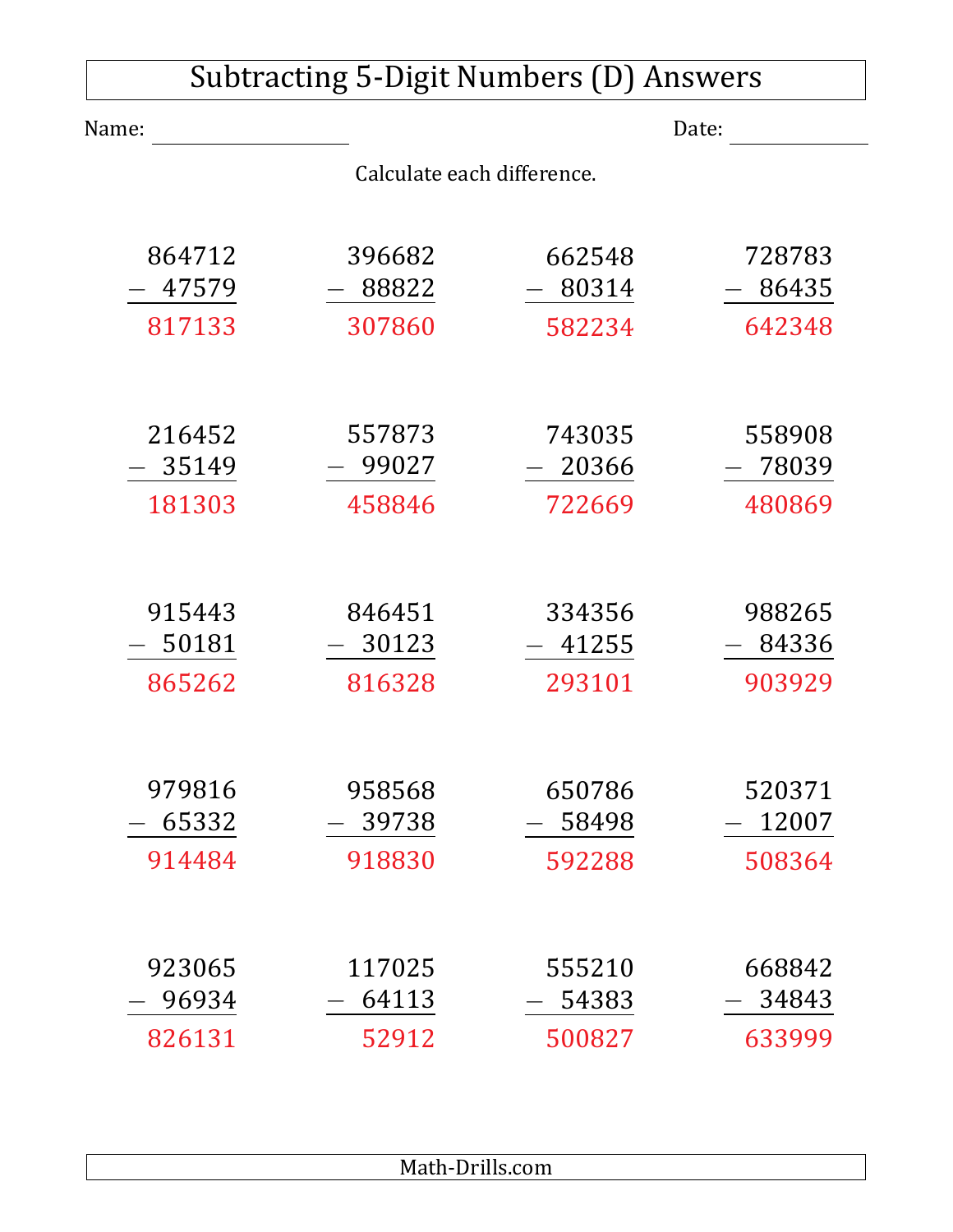| Subtracting 5-Digit Numbers (E) |                            |        |        |  |
|---------------------------------|----------------------------|--------|--------|--|
| Name:                           |                            |        | Date:  |  |
|                                 | Calculate each difference. |        |        |  |
| 629412                          | 162822                     | 132754 | 375051 |  |
| 10317                           | 40846                      | 23042  | 36317  |  |
| 211461                          | 552579                     | 114693 | 203939 |  |
| 46871                           | 97496                      | 92574  | 65367  |  |
| 573405                          | 937661                     | 612618 | 409454 |  |
| 41335                           | 51264                      | 58409  | 63295  |  |
| 248684                          | 489005                     | 626352 | 879635 |  |
| 27374                           | 98908                      | 32471  | 20204  |  |
| 667419                          | 653868                     | 880759 | 533962 |  |
| 46108                           | 70184                      | 85051  | 44989  |  |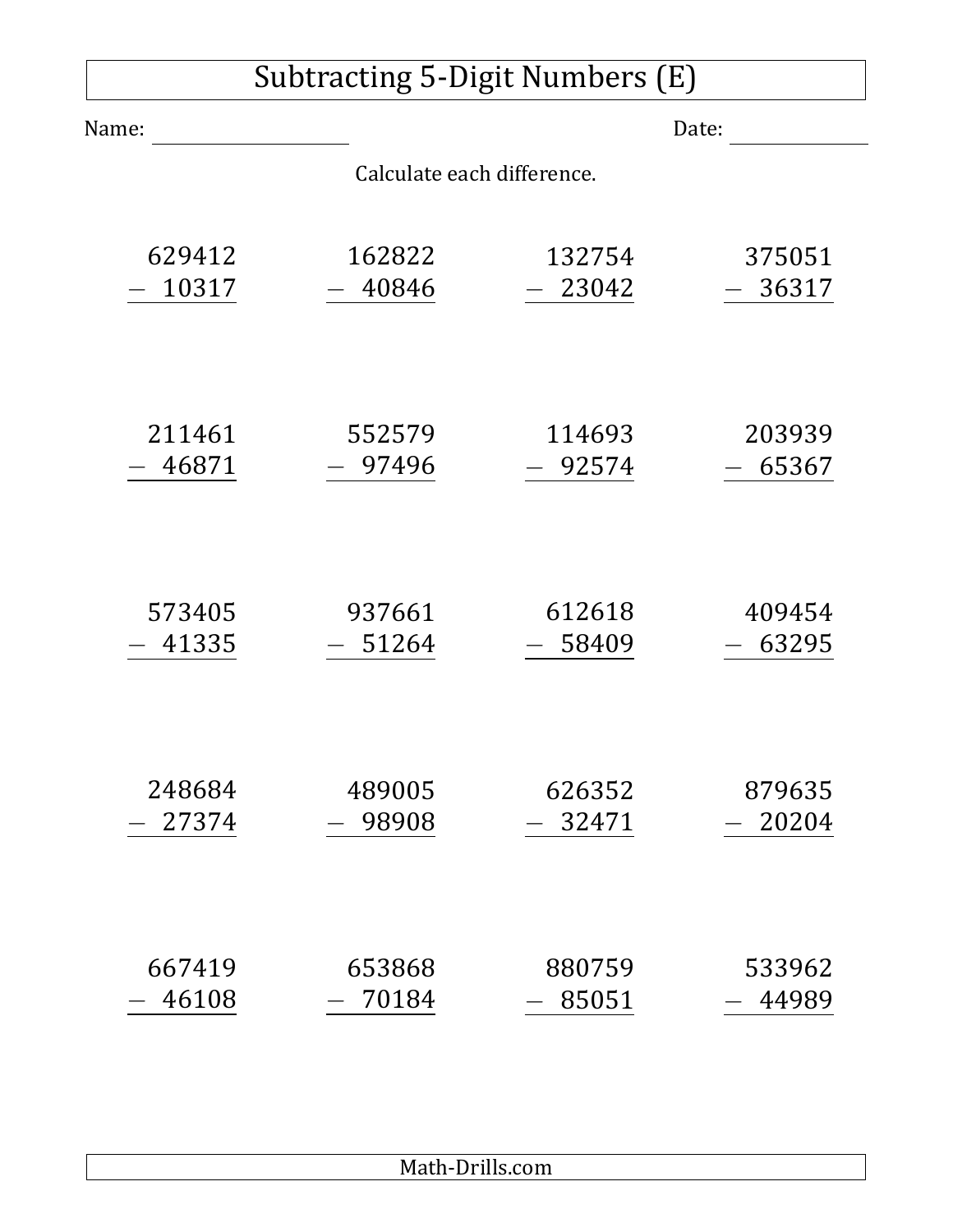| <b>Subtracting 5-Digit Numbers (E) Answers</b> |                            |                 |                 |  |
|------------------------------------------------|----------------------------|-----------------|-----------------|--|
| Name:                                          |                            |                 | Date:           |  |
|                                                | Calculate each difference. |                 |                 |  |
| 629412<br>10317                                | 162822<br>40846            | 132754<br>23042 | 375051<br>36317 |  |
| 619095                                         | 121976                     | 109712          | 338734          |  |
|                                                |                            |                 |                 |  |
| 211461                                         | 552579                     | 114693          | 203939          |  |
| 46871                                          | 97496                      | 92574           | 65367           |  |
| 164590                                         | 455083                     | 22119           | 138572          |  |
| 573405                                         | 937661                     | 612618          | 409454          |  |
| 41335                                          | 51264                      | 58409           | 63295           |  |
| 532070                                         | 886397                     | 554209          | 346159          |  |
| 248684                                         | 489005                     | 626352          | 879635          |  |
| 27374                                          | 98908                      | 32471           | 20204           |  |
| 221310                                         | 390097                     | 593881          | 859431          |  |
|                                                |                            |                 |                 |  |
| 667419                                         | 653868                     | 880759          | 533962          |  |
| 46108                                          | 70184                      | 85051           | 44989           |  |
| 621311                                         | 583684                     | 795708          | 488973          |  |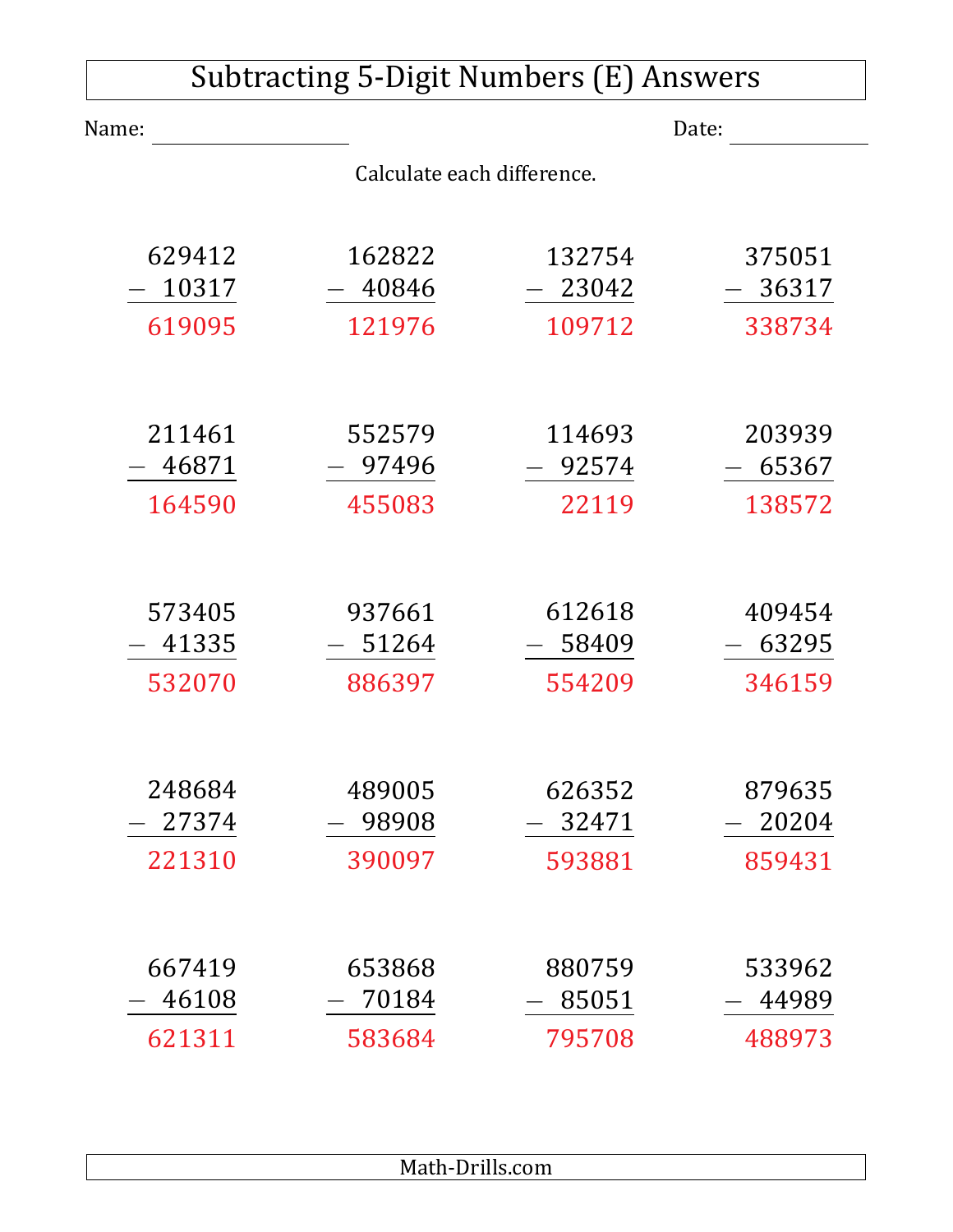| Subtracting 5-Digit Numbers (F) |                            |        |        |
|---------------------------------|----------------------------|--------|--------|
| Name:                           |                            |        | Date:  |
|                                 | Calculate each difference. |        |        |
| 330159                          | 339373                     | 133643 | 766796 |
| 16937                           | 55535                      | 31943  | 41660  |
| 495522                          | 435522                     | 226164 | 492554 |
| 15298                           | 79412                      | 82370  | 30934  |
| 634367                          | 508063                     | 241765 | 397875 |
| 59575                           | 66637                      | 32869  | 85059  |
| 530847                          | 159879                     | 494588 | 218079 |
| 31517                           | 13564                      | 38144  | 57561  |
| 682072                          | 283749                     | 846739 | 623822 |
| 67486                           | 27135                      | 24070  | 73793  |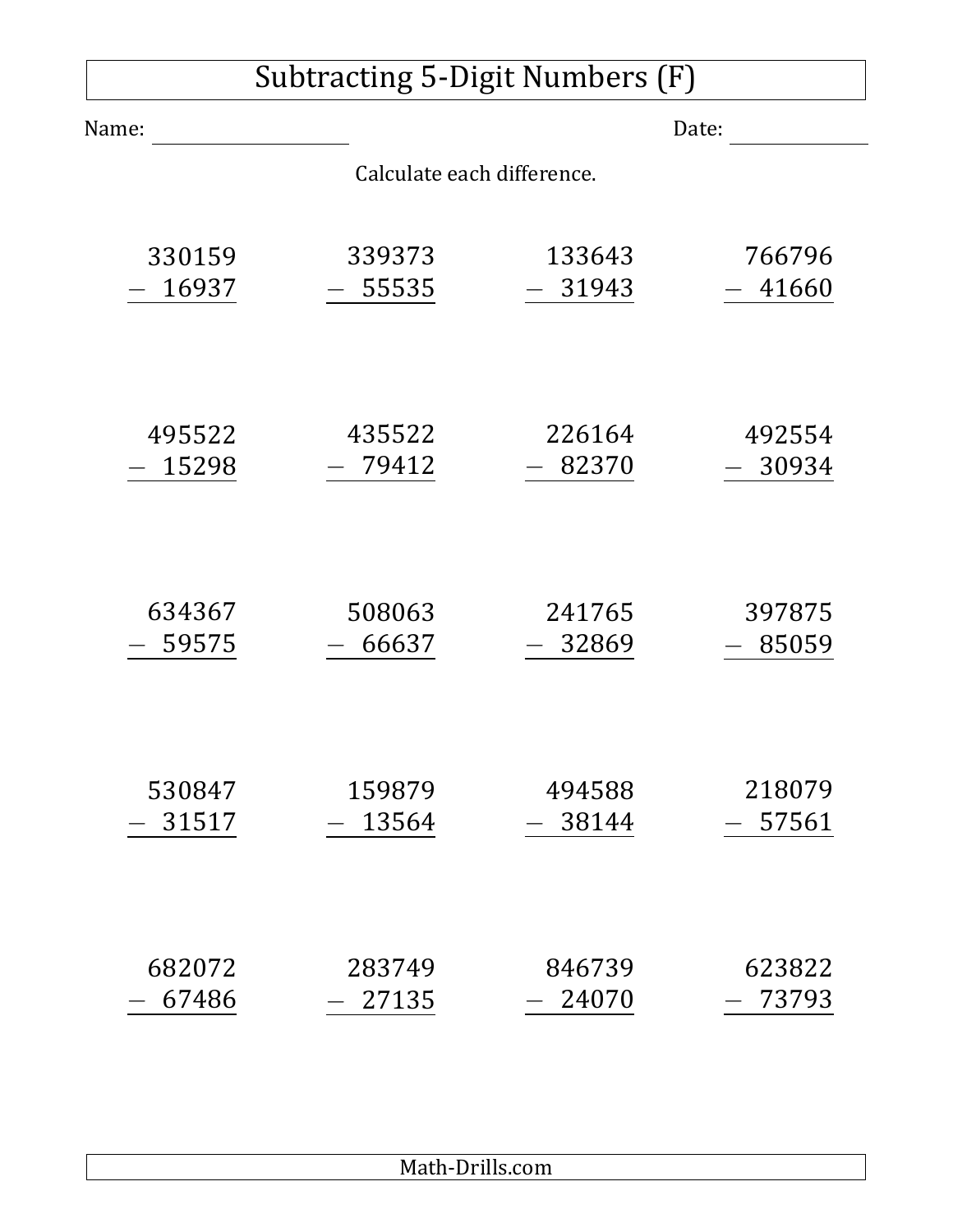| <b>Subtracting 5-Digit Numbers (F) Answers</b> |                            |                 |                 |  |
|------------------------------------------------|----------------------------|-----------------|-----------------|--|
| Name:                                          |                            |                 | Date:           |  |
|                                                | Calculate each difference. |                 |                 |  |
| 330159<br>16937                                | 339373<br>55535            | 133643<br>31943 | 766796<br>41660 |  |
| 313222                                         | 283838                     | 101700          | 725136          |  |
| 495522                                         | 435522                     | 226164          | 492554          |  |
| 15298                                          | 79412                      | 82370           | 30934           |  |
| 480224                                         | 356110                     | 143794          | 461620          |  |
|                                                |                            |                 |                 |  |
| 634367<br>59575                                | 508063<br>66637            | 241765<br>32869 | 397875<br>85059 |  |
| 574792                                         | 441426                     | 208896          | 312816          |  |
| 530847<br>31517                                | 159879<br>13564            | 494588<br>38144 | 218079<br>57561 |  |
| 499330                                         | 146315                     | 456444          | 160518          |  |
|                                                |                            |                 |                 |  |
| 682072<br>67486                                | 283749<br>27135            | 846739<br>24070 | 623822<br>73793 |  |
| 614586                                         | 256614                     | 822669          | 550029          |  |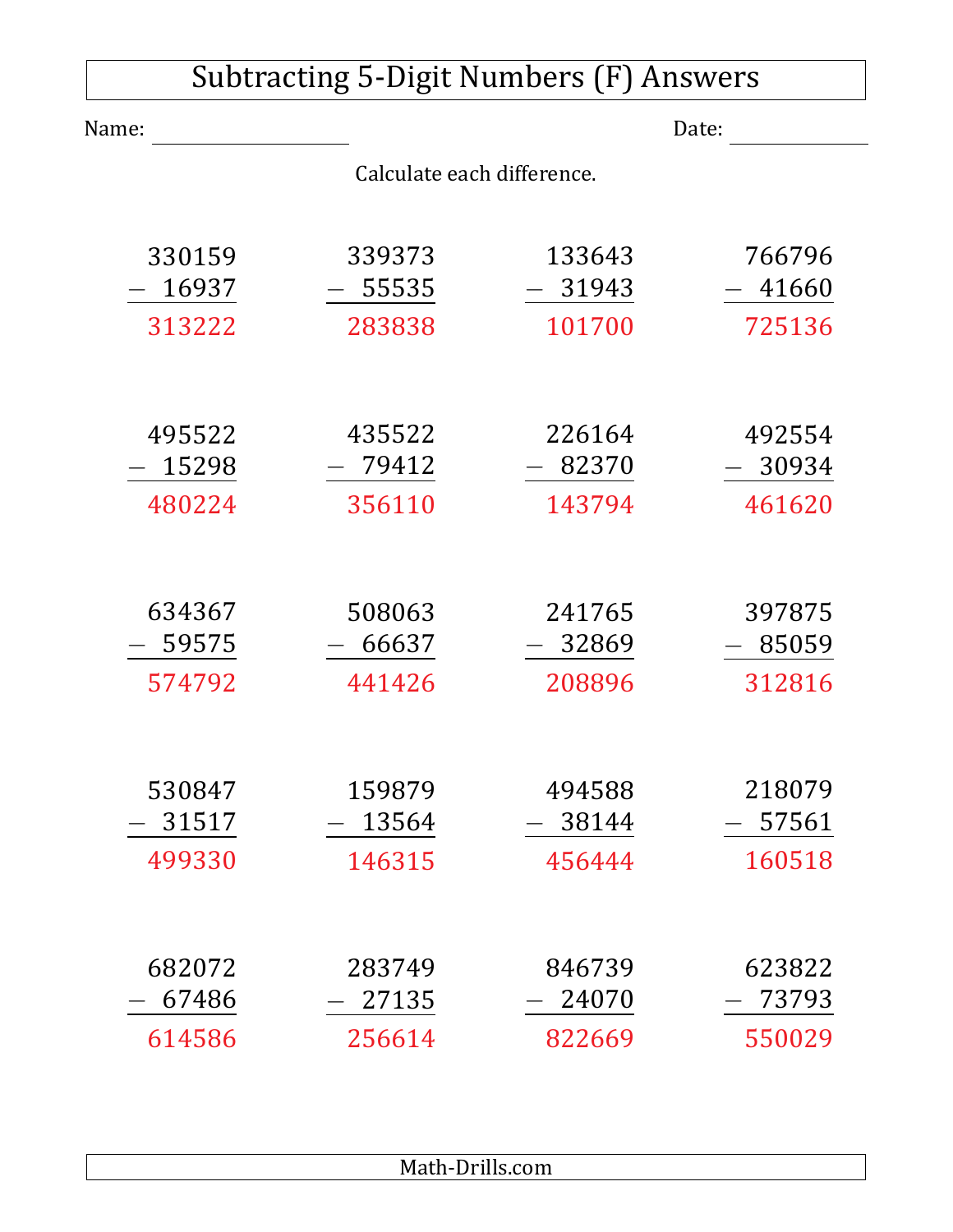| Subtracting 5-Digit Numbers (G) |                            |        |        |  |
|---------------------------------|----------------------------|--------|--------|--|
| Name:                           |                            |        | Date:  |  |
|                                 | Calculate each difference. |        |        |  |
| 892662                          | 597262                     | 445367 | 214773 |  |
| 19742                           | 81751                      | 23602  | 36966  |  |
| 437243                          | 583858                     | 169854 | 210411 |  |
| 63211                           | 62602                      | 67178  | 56394  |  |
| 282863                          | 491686                     | 803931 | 462112 |  |
| 24601                           | 32080                      | 21015  | 11401  |  |
| 563730                          | 106664                     | 333622 | 315861 |  |
| 32845                           | 78761                      | 76483  | 37845  |  |
| 747812                          | 469992                     | 641368 | 552767 |  |
| 10087                           | 30280                      | 32094  | 48435  |  |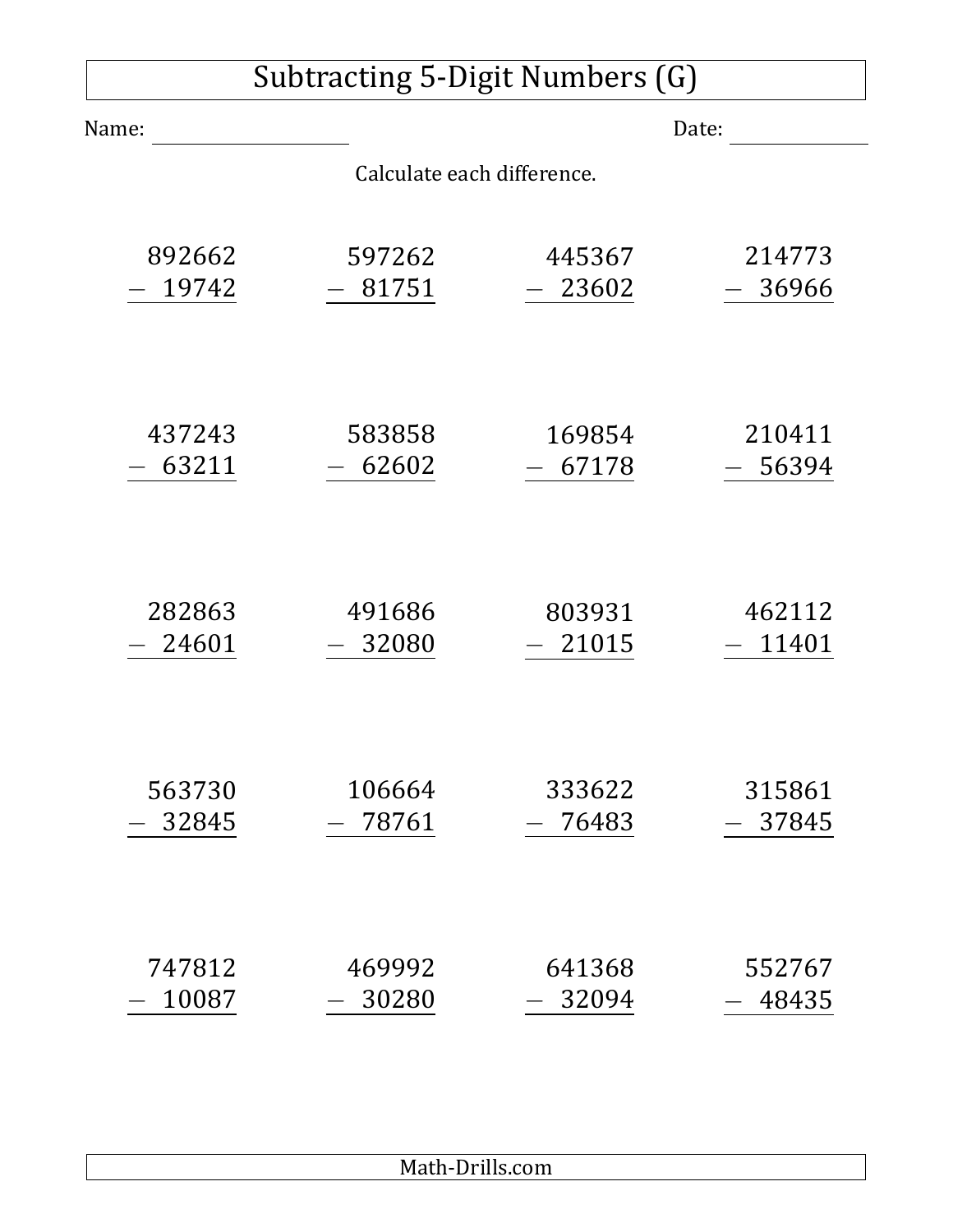| <b>Subtracting 5-Digit Numbers (G) Answers</b> |                            |                 |                 |  |
|------------------------------------------------|----------------------------|-----------------|-----------------|--|
| Name:                                          |                            |                 | Date:           |  |
|                                                | Calculate each difference. |                 |                 |  |
| 892662<br>19742                                | 597262<br>81751            | 445367<br>23602 | 214773<br>36966 |  |
| 872920                                         | 515511                     | 421765          | 177807          |  |
| 437243                                         | 583858                     | 169854          | 210411          |  |
| 63211<br>374032                                | 62602<br>521256            | 67178<br>102676 | 56394<br>154017 |  |
| 282863                                         | 491686                     | 803931          | 462112          |  |
| 24601                                          | 32080                      | 21015           | 11401           |  |
| 258262                                         | 459606                     | 782916          | 450711          |  |
|                                                |                            |                 |                 |  |
| 563730<br>32845                                | 106664<br>78761            | 333622<br>76483 | 315861<br>37845 |  |
| 530885                                         | 27903                      | 257139          | 278016          |  |
|                                                |                            |                 |                 |  |
| 747812<br>10087                                | 469992<br>30280            | 641368<br>32094 | 552767<br>48435 |  |
| 737725                                         | 439712                     | 609274          | 504332          |  |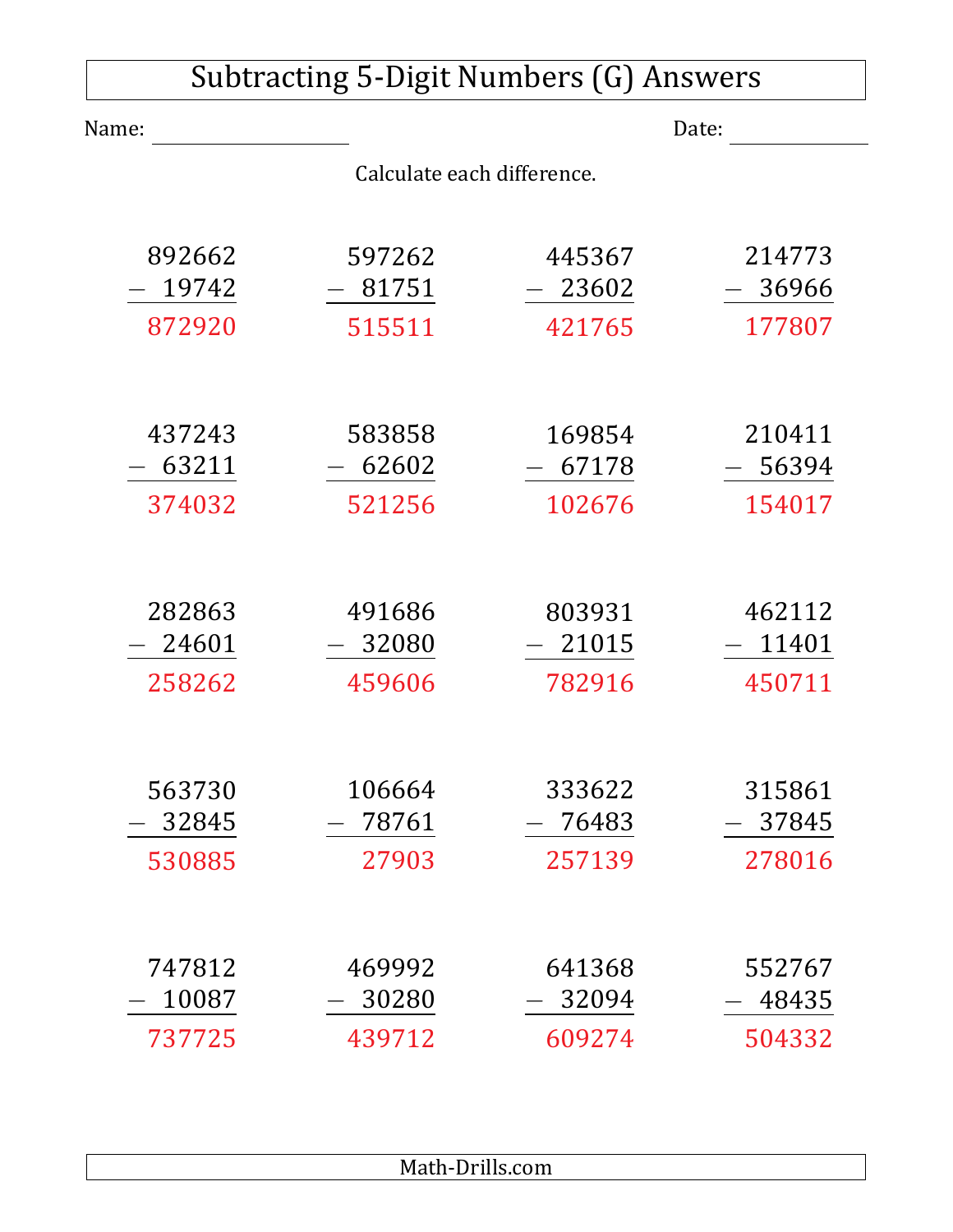| <b>Subtracting 5-Digit Numbers (H)</b> |                            |        |        |  |
|----------------------------------------|----------------------------|--------|--------|--|
| Name:                                  |                            |        | Date:  |  |
|                                        | Calculate each difference. |        |        |  |
| 125795                                 | 313141                     | 903342 | 941413 |  |
| 78509                                  | 38641                      | 25732  | 62283  |  |
| 948284                                 | 504300                     | 387281 | 616844 |  |
| 86606                                  | 70523                      | 59240  | 94583  |  |
| 999982                                 | 660253                     | 947345 | 665251 |  |
| 96617                                  | 57547                      | 85050  | 42968  |  |
| 209462                                 | 677775                     | 473439 | 379905 |  |
| 32573                                  | 53086                      | 99979  | 92427  |  |
| 761551                                 | 695641                     | 492289 | 295323 |  |
| 39176                                  | 67699                      | 39563  | 90898  |  |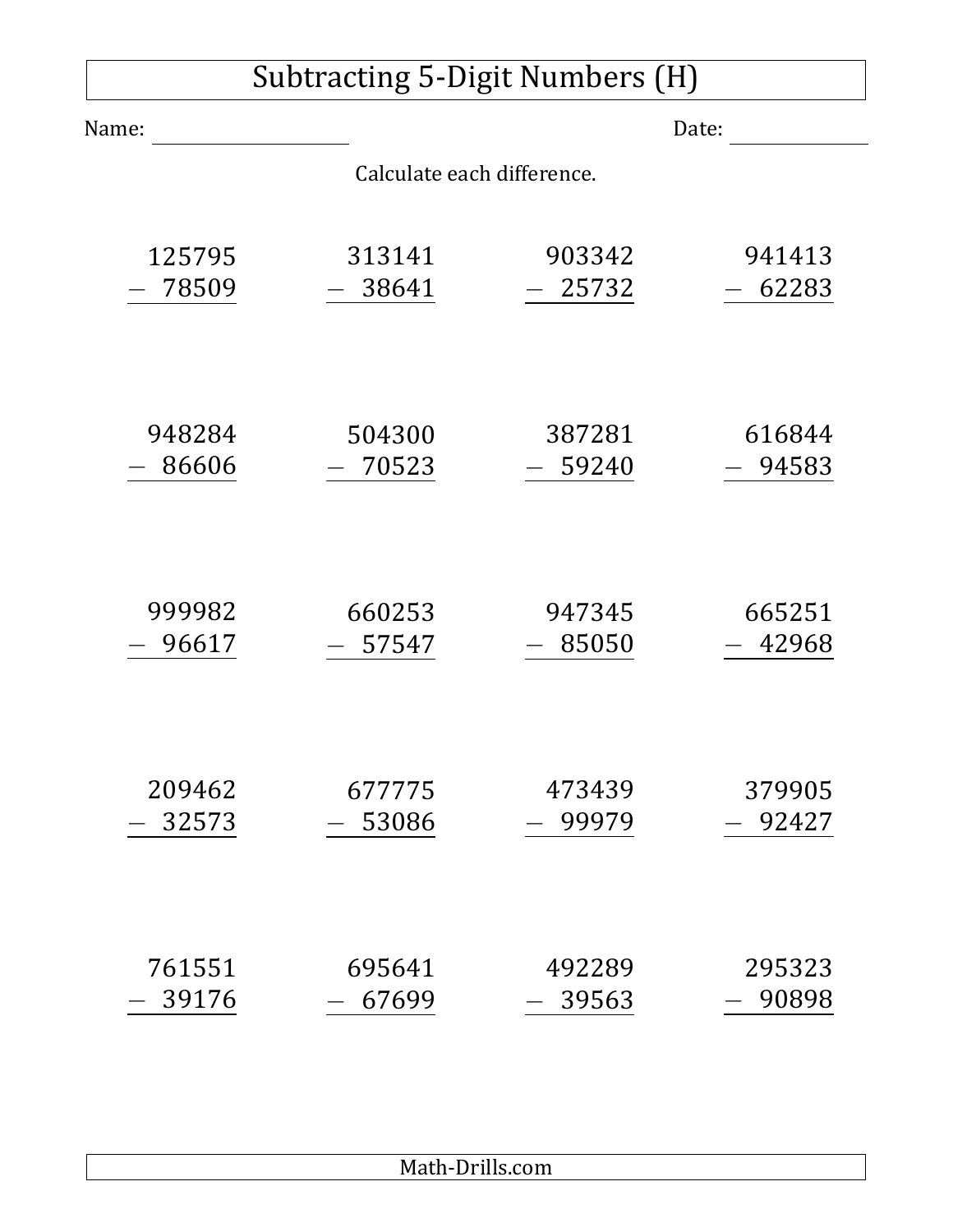| <b>Subtracting 5-Digit Numbers (H) Answers</b> |        |        |        |  |
|------------------------------------------------|--------|--------|--------|--|
| Name:                                          |        | Date:  |        |  |
| Calculate each difference.                     |        |        |        |  |
|                                                |        |        |        |  |
| 125795                                         | 313141 | 903342 | 941413 |  |
| 78509                                          | 38641  | 25732  | 62283  |  |
| 47286                                          | 274500 | 877610 | 879130 |  |
|                                                |        |        |        |  |
| 948284                                         | 504300 | 387281 | 616844 |  |
| 86606                                          | 70523  | 59240  | 94583  |  |
| 861678                                         | 433777 | 328041 | 522261 |  |
|                                                |        |        |        |  |
| 999982                                         | 660253 | 947345 | 665251 |  |
| 96617                                          | 57547  | 85050  | 42968  |  |
| 903365                                         | 602706 | 862295 | 622283 |  |
|                                                |        |        |        |  |
| 209462                                         | 677775 | 473439 | 379905 |  |
| 32573                                          | 53086  | 99979  | 92427  |  |
| 176889                                         | 624689 | 373460 | 287478 |  |
|                                                |        |        |        |  |
| 761551                                         | 695641 | 492289 | 295323 |  |
| 39176                                          | 67699  | 39563  | 90898  |  |
| 722375                                         | 627942 | 452726 | 204425 |  |
|                                                |        |        |        |  |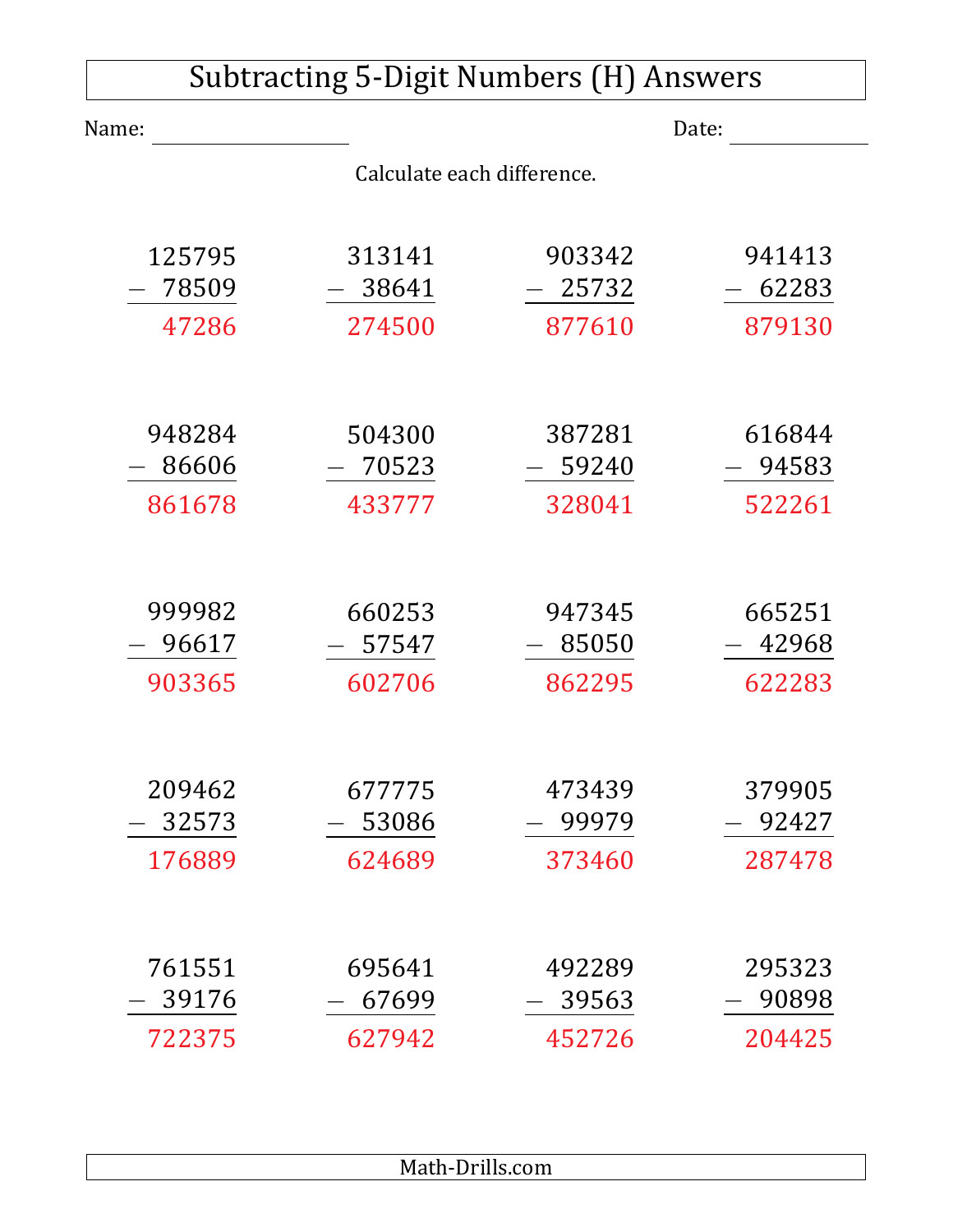| Subtracting 5-Digit Numbers (I) |                            |        |        |  |
|---------------------------------|----------------------------|--------|--------|--|
| Name:                           |                            |        | Date:  |  |
|                                 | Calculate each difference. |        |        |  |
| 240709                          | 243973                     | 140128 | 224541 |  |
| 73276                           | 48433                      | 85798  | 70638  |  |
| 943470                          | 517914                     | 164843 | 107911 |  |
| 23176                           | 14245                      | 57575  | 66671  |  |
| 654713                          | 905323                     | 660127 | 761429 |  |
| 80227                           | 53816                      | 60369  | 34189  |  |
| 512400                          | 256034                     | 196202 | 611818 |  |
| 29685                           | 75494                      | 95038  | 85831  |  |
| 359350                          | 615746                     | 208085 | 755819 |  |
| 74154                           | 46449                      | 62467  | 51684  |  |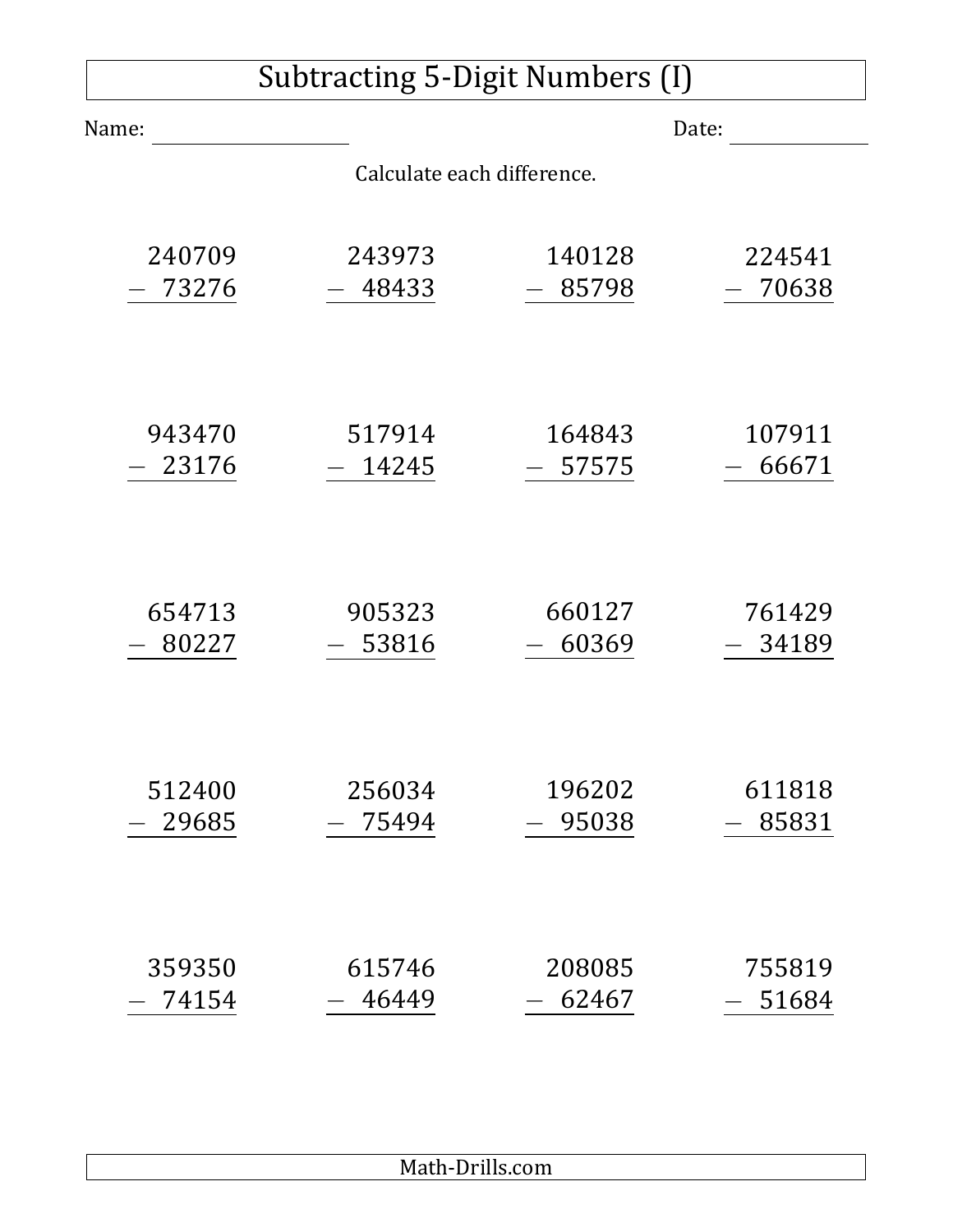| <b>Subtracting 5-Digit Numbers (I) Answers</b> |                            |                 |                 |  |
|------------------------------------------------|----------------------------|-----------------|-----------------|--|
| Name:                                          |                            |                 | Date:           |  |
|                                                | Calculate each difference. |                 |                 |  |
| 240709<br>73276                                | 243973<br>48433            | 140128<br>85798 | 224541<br>70638 |  |
| 167433                                         | 195540                     | 54330           | 153903          |  |
|                                                |                            |                 |                 |  |
| 943470                                         | 517914                     | 164843          | 107911          |  |
| 23176                                          | 14245                      | 57575           | 66671           |  |
| 920294                                         | 503669                     | 107268          | 41240           |  |
|                                                |                            |                 |                 |  |
| 654713                                         | 905323                     | 660127          | 761429          |  |
| 80227                                          | 53816                      | 60369           | 34189           |  |
| 574486                                         | 851507                     | 599758          | 727240          |  |
|                                                |                            |                 |                 |  |
| 512400                                         | 256034                     | 196202          | 611818          |  |
| 29685                                          | 75494                      | 95038           | 85831           |  |
| 482715                                         | 180540                     | 101164          | 525987          |  |
|                                                |                            |                 |                 |  |
| 359350                                         | 615746                     | 208085          | 755819          |  |
| 74154                                          | 46449                      | 62467           | 51684           |  |
| 285196                                         | 569297                     | 145618          | 704135          |  |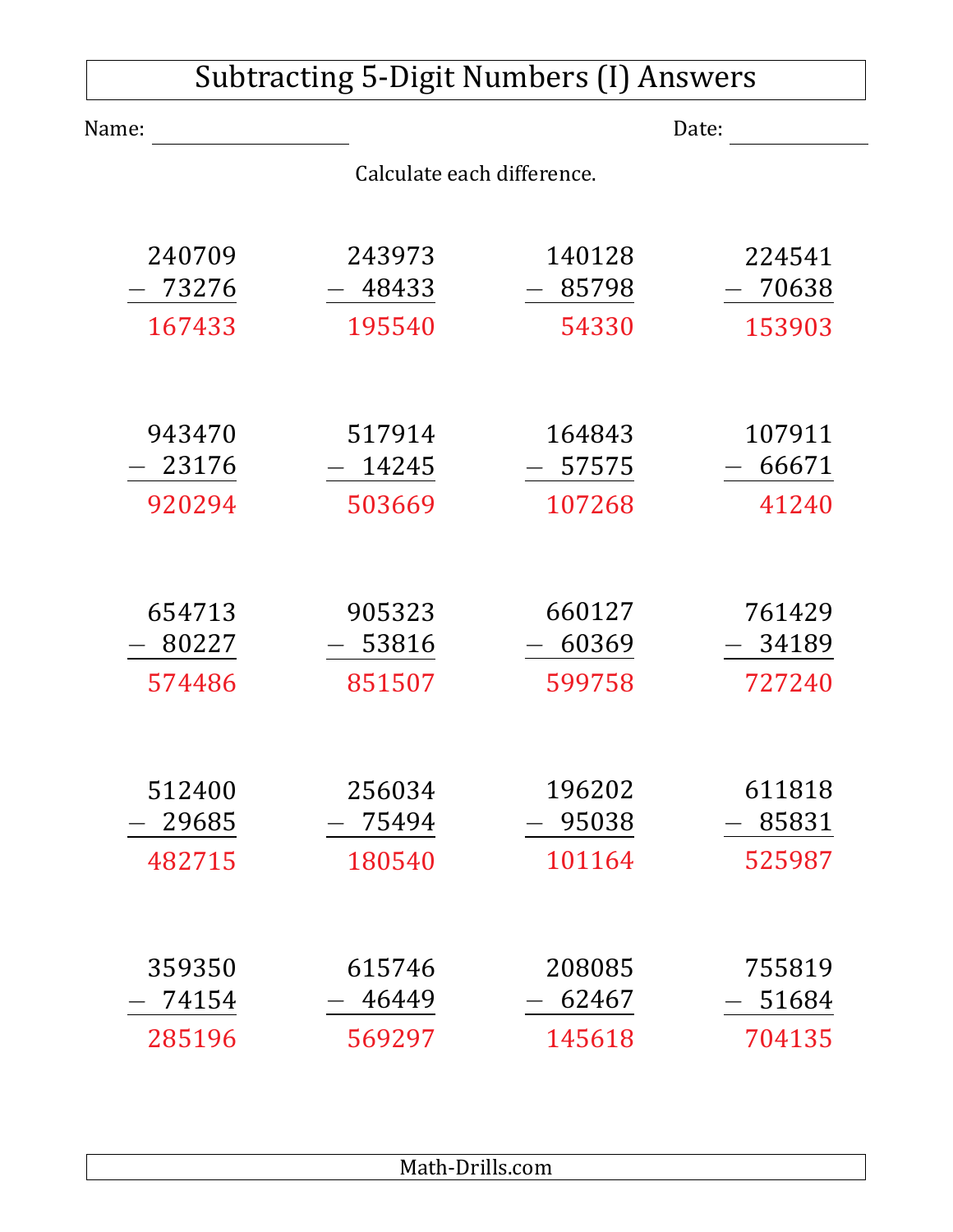| Subtracting 5-Digit Numbers (J) |                            |        |        |  |
|---------------------------------|----------------------------|--------|--------|--|
| Name:                           |                            |        | Date:  |  |
|                                 | Calculate each difference. |        |        |  |
| 357986                          | 551987                     | 668795 | 409300 |  |
| 51501                           | 63296                      | 24362  | 32204  |  |
| 181774                          | 381973                     | 836607 | 422587 |  |
| 78023                           | 72891                      | 32621  | 22929  |  |
| 822437                          | 998674                     | 769107 | 952005 |  |
| 69882                           | 84378                      | 14735  | 43691  |  |
| 919399                          | 601956                     | 585891 | 492213 |  |
| 69423                           | 19546                      | 90477  | 37661  |  |
| 247309                          | 374815                     | 570779 | 110029 |  |
| 61212                           | 91540                      | 92448  | 26305  |  |